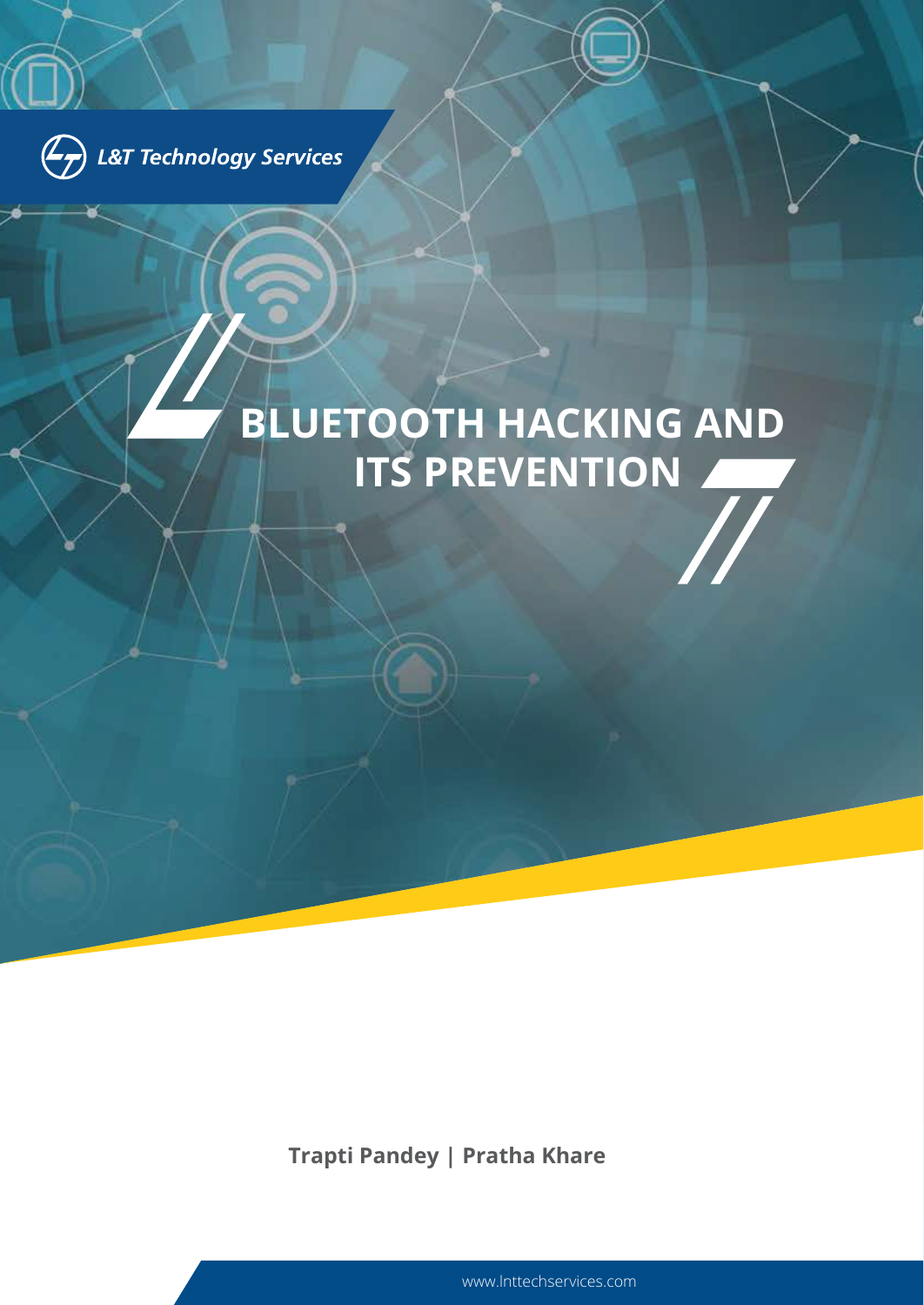

#### **Table of Contents**

| Abstract                                                 | 03 |
|----------------------------------------------------------|----|
| Introduction                                             | 03 |
| Technology                                               | 03 |
| <b>Bluetooth Security</b>                                | 04 |
| Different types of Bluetooth-related threats and attacks | 04 |
| Precautions                                              | 05 |
| Conclusion                                               | 06 |
| Acknowledgement                                          | 06 |
| References                                               | 07 |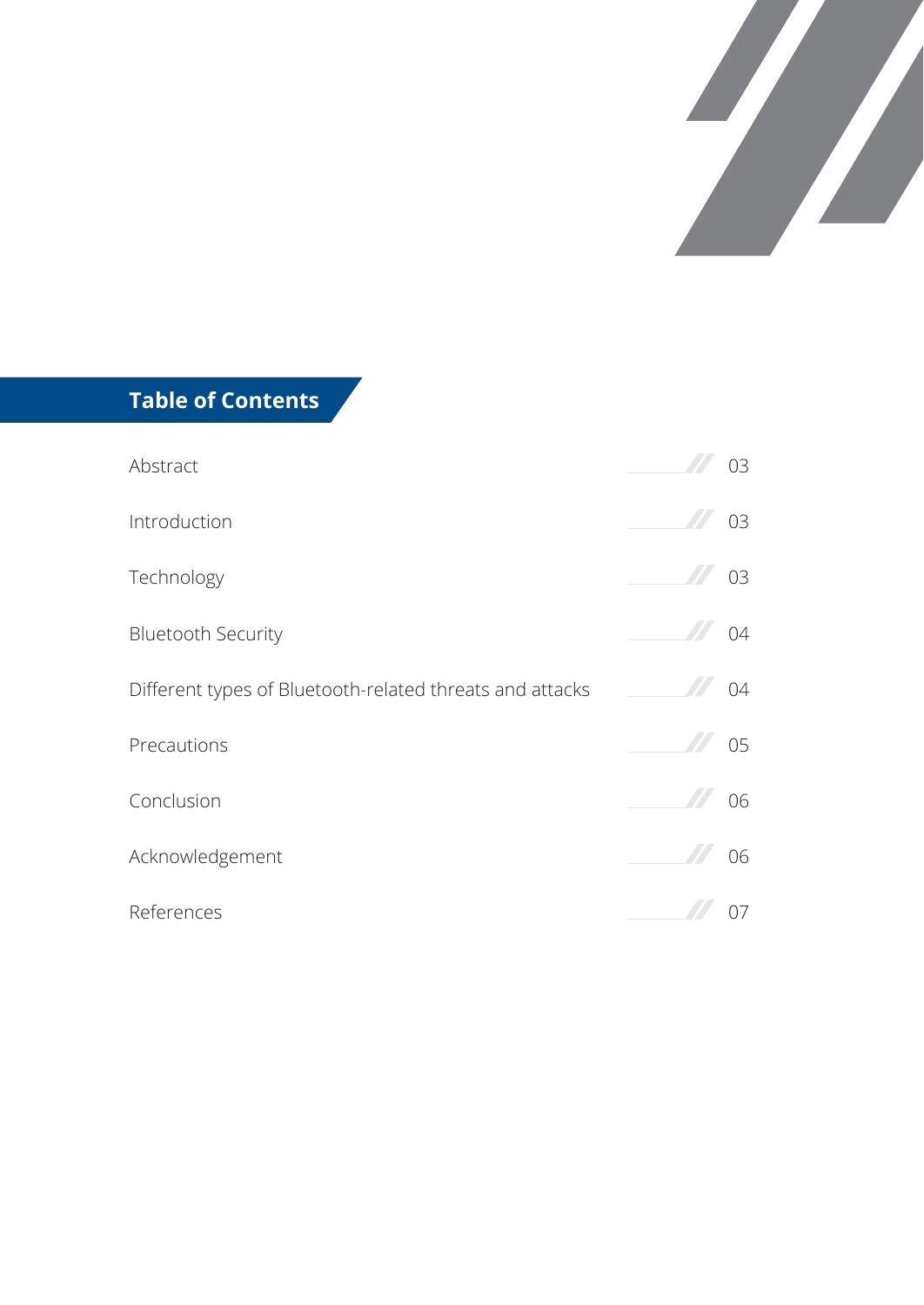# **ABSTRACT**

There are lot of things around us to give comfort but we sometime misuse them. In this topic we would be covering how a Bluetooth is being hacked and cause security issue. The main objective of this presentation is about Bluetooth hacking, the impact and prevention. Further we will focus on how Bluetooth hacking is done, different categories of Bluetooth hack, threat a business can face and its prevention.

When we hear term hacking, we usually think it's attached with computer only. Now your computers are not only hacked but your Bluetooth can be hacked too. This is one of the big drawbacks of Bluetooth. There are different types of hacking such as Bluejacking, Bluesnarfing, Bluebugging, Bluetoothing, Blueprinting etc. The purpose of this entire Bluetooth hacking is to hack your phone and your privacy. Bluetooth hacking takes place because of security lacking in Bluetooth technology. If someone hack your Bluetooth in that case hacker can steal your contacts, personal files, pictures, restore factory setting or they can use your phone for calling and using internet. Beside this they can access international mobile equipment identity number (IMEI), which they can use for cloning your cell phone. When your cell phone is cloned then your messages can be sent to other numbers. It will impact the business world.

Mobile, while providing great opportunity, also provides security and risks. Companies need to protect their consumers in order to remain credible and reliable, for this, selection of the appropriate security policies for all Bluetooth capable devices will impact your business. This frequently includes handheld devices owned by employees. To avoid the fraudulent use of the corporate data, we need to follow some protocols: Keep BT in the disabled state and device in non-discoverable mode. Use non regular patterns as PIN keys while pairing a device. Register your device at the Manufacturer site and insure that security updates are installed regularly to protect from previously known threat which had been rectified in new models. Proper security testing will provide customer satisfaction as well as increase company's business.

# INTRODUCTION

Bluetooth is a wireless communication standard that was developed in 1998 to revolutionize the small, personal and portable electronic device market. It provides a protocol for low power peripherals (cell phones, PDA's, mobile computers) to communicate with each other over a small range.

In any wireless networking setup, security is a concern .Unfortunately, Bluetooth still contains a large number of security vulnerabilities despite the claims made by the Bluetooth special interest group.

Bluetooth hacking is a technique used to get information from another Bluetooth enabled device without any permissions from the host. This event takes place due to security flaws in Bluetooth technology. Bluetooth hacking is not limited to cell phones, but is also used to hack PDAs, Laptops and desktop computers.

# **TECHNOLOGY**

Figure 1 shows a diagram of the Bluetooth protocol stack in order to show the various attack vectors.

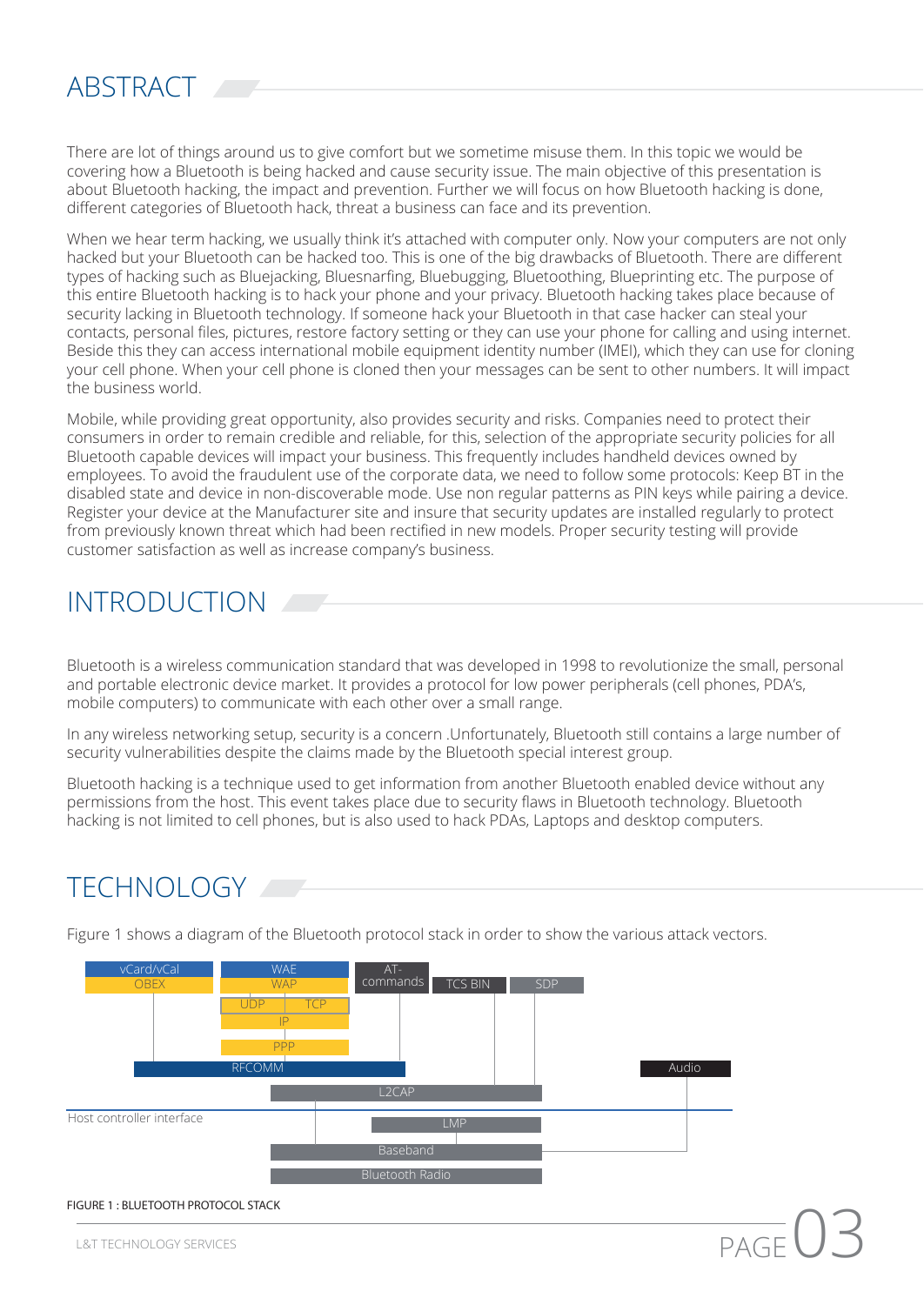#### **The protocol layers of particular interest in this paper are:**

- Logical Link Control and Adaptation Protocol (L2CAP): Provides the data interface between higher layer data protocols and applications, and the lower layers of the device; multiplexes multiple data streams and adapts between different packet sizes.
- Radio Frequency Communications Protocol (RFCOMM): Emulates the functions of a serial communications interface (e.g., EIA-RS-232) on a computer. As Figure 1 shows, RFCOMM can be accessed by a variety of higher layer schemes, including AT commands, the Wireless Application Protocol (WAP) over the Transmission Control Protocol/Internet Protocol (TCP/IP) stack or the Object Exchange (OBEX) protocol.
- Object Exchange protocol: A vendor-independent protocol allowing devices to exchange standard file objects, such as data files, business cards (e.g., vCard files) and calendar information (e.g., vCal files). OBEX is a higher layer application and runs over different operating systems and different communications protocols

Most of the tools that are being used to hack Bluetooth phones use the Java programming language. In order for the software to work, the phone that is used to initiate the attack needs to support JSR-82, which is the official Java Bluetooth Application Programming Interface (API). If the attacker's phone does not support JSR-82, that phone cannot be used to attack other phones. This is an important note because although Bluetooth is widely available on cell phones, Java and JSR-82 support may not be.

The capabilities of JSR-82 include the ability to:

- Register services
- Discover devices and services
- Establish L2CAP, RFCOMM, and OBEX connections between devices, using those connections to send and receive data (voice communication is not supported)
- Manage and control the communication connections

### BLUFTOOTH SECURITY

Bluetooth defines three security modes:

- 1. Security Mode 1: non-secure
- 2. Security Mode 2: service level enforced security
- 3. Security Mode 3: link level enforced security

All Bluetooth services have a default set level of security. Within the service level security, there are also three levels of security. Some services that require authorization and authentication in order to be used, some require authentication only, and some are open to all devices .Bluetooth devices themselves have two levels of security when describing other devices, namely trusted devices and untrusted devices.

# DIFFERENT TYPES OF BLUETOOTH-RELATED THREATS AND ATTACKS

BLUEJACKING: Blue jacking is the process of sending an anonymous message from a Bluetooth enabled phone to another, within a particular range without knowing the exact source of the received message to the recipient. Bluejacker will most likely comp out in crowded areas like shopping malls, airports- places with a potentially high percentage of people with Bluetooth enabled devices.

BLUESNARFING: The term "snarf" means grabbing a large document or file and using it without the author's permission. Bluesnarfing is considered a serious compromise in the category of Bluetooth hacking especially if the information vulnerable, is quite critical, as such attacks can allow the hacker access to victims; contact list, text messages, emails and even private photos and videos.

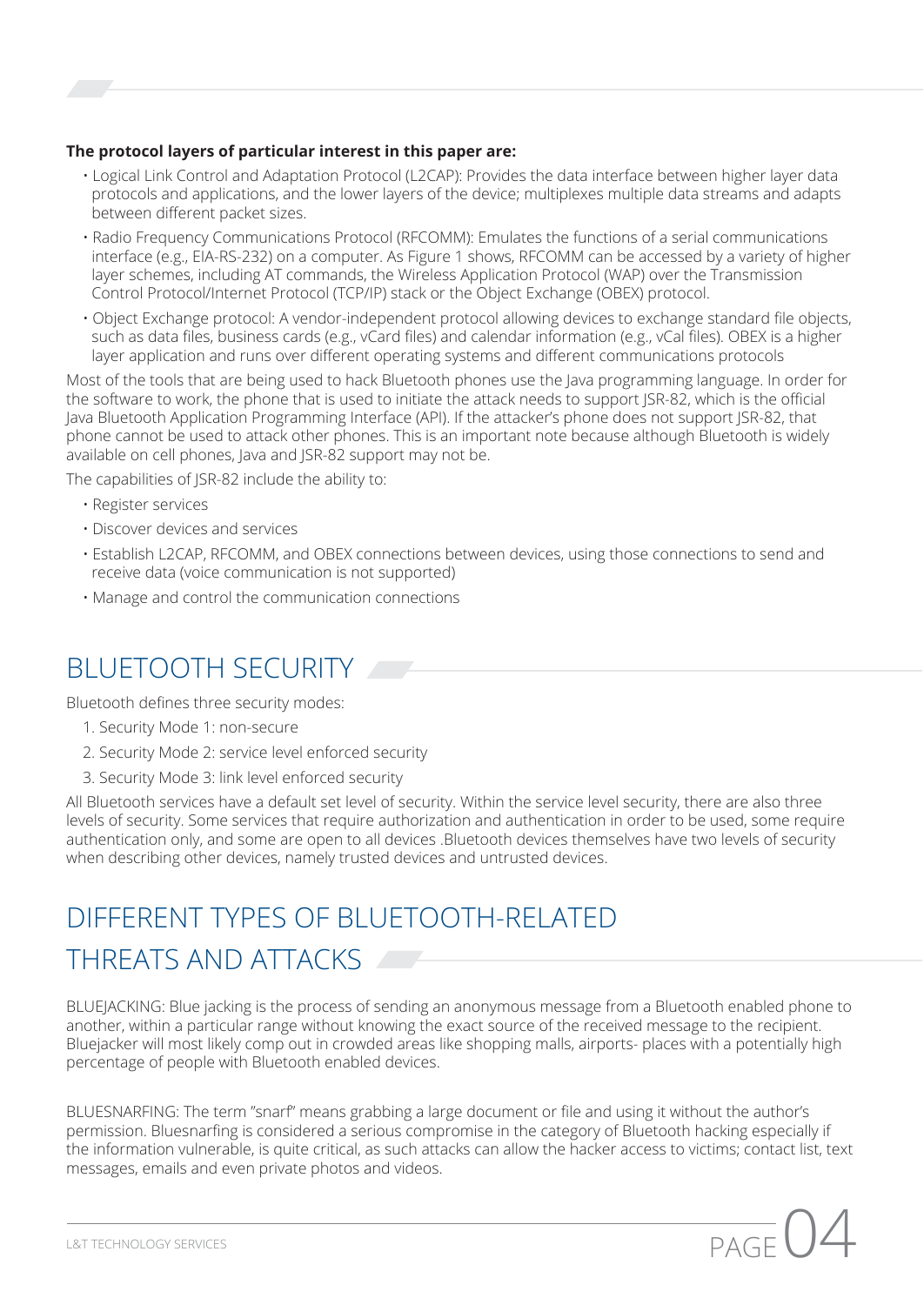Both Bluesnarfing and Bluejacking exploit others' Bluetooth connections without their knowledge. While Bluejacking is essentially harmless as it only transmits data to the target device, Bluesnarfing is the theft of information from the target device.

Any device with its Bluetooth connection turned on and set to "discoverable" (able to be found by other Bluetooth devices in range) may be susceptible to Bluejacking, and possibly to Bluesnarfing if there is vulnerability in the vendor's software. By turning off this feature, the potential victim can be safer from the possibility of being Bluesnarfed; although a device that is set to "hidden" may be Bluesnarfable by guessing the device's MAC address via a brute force attack. As with all brute force attacks, the main obstacle to this approach is the sheer number of possible MAC addresses. Bluetooth uses a 48-bit unique MAC Address, of which the first 24 bits are common to a manufacturer. The remaining 24 bits have approximately 16.8 million possible combinations, requiring an average of 8.4 million attempts to guess by brute force.

BLUEBUGGING: The third type of hacking mechanism is Bluebugging; Bluebugging goes well beyond Bluejacking and Bluesnarfing in which the hacker uses sophisticated attacks to gain control of victim's mobile i.e. virtually complete takeover of a victims mobile. In this hacker can manipulate the users phone the way he desires by executing commands on the victims phone. The hacker could forward mobile calls from the victim's mobile to his own device and can even manipulate the mobile to follow a Bluetooth headset instructions like; receive call, send messages etc. They can even alter the call list, read the phone call list to see who their victims called or who called them.

There are many more types of attacks like bluetoothing, blueprinting etc.

TOOLS FOR ATTACK:

- 1 Super Bluetooth Hack
- 2. Blue Sniff
- 3. Blue Scanner
- 4. BlueBugger
- 5. BT Browser
- 6. BT Crawler

# PRECAUTIONS

As with so many aspects of security, user awareness and vigilance is the best defence against the kinds of attacks described here. The best way to protect a device, obviously, is to simply turn Bluetooth off. A device cannot be hacked via a Bluetooth attack vector if other Bluetooth devices cannot see it. Some devices come with Bluetooth turned on by default so users need to check this setting.

If Bluetooth must be enabled, the user can set the device to be hidden .Setting a device to be invisible will still allow Bluetooth communications to function but will only allow connections to trusted devices that have been previously configured. This protection is not perfect, however; if an attacker finds out that a particular device is trusted, they can use their own Bluetooth device as the trusted device and will then be able to connect to the target phone.

If a user must use Bluetooth, they should also only turn it on as needed. In addition, users should change their Bluetooth personal identification number (PIN) every month or so. Changing the PIN requires that any Bluetooth devices that the user regularly employs will need to be re-paired, but it also makes it a bit harder for attackers. Attacks succeed because many users will balk at constantly turning their Bluetooth port on and off, or changing the PIN, but at the very least users should change the default PIN when they first get their Bluetooth enabled device.

User must use updated software and drivers to take advantage of product improvements and security fixes .It's also recommended to stop using a non-supported or not secure Bluetooth-enabled devices or module, e.g. Bluetooth 1.0 and 1.2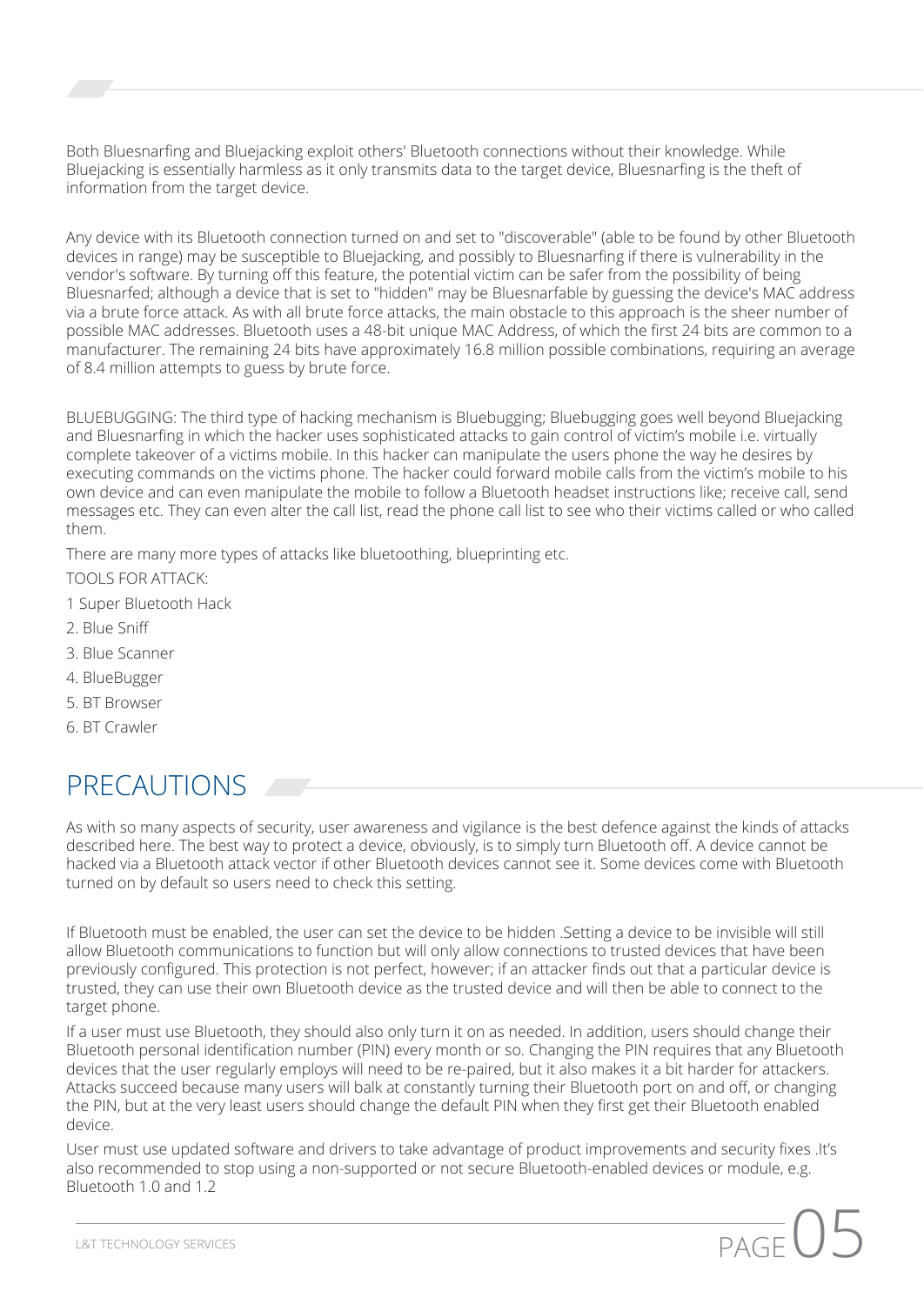For Android devices there are many Application available in Play store, for protecting device from Bluetooth hacking, some are mentioned below:-

1. BLUETOOTH FIREWALL: Mobile Bluetooth Firewall protects our android device against all sort of Bluetooth attack from devices around us. It displays alerts when Bluetooth activities take place. You can also scan your device and detect apps with Bluetooth capabilities. So if you have installed a malicious app unknowingly this is the time to detect and uninstall it.

2. BLUETOOTH FILE TRANSFER: It provides custom security management for incoming BT connections, only authorized devices can connect, if you accept. If you refuse, no access is granted on your servers, personal data files and privacy are safe against hackers.

# CONCLUSION

The intent of this project was to determine how real the threat is of attacks to Bluetooth-enabled devices and how easy such attacks are to launch. The ideas that someone could listen to all conversations a victim is having without them even knowing, or have their text messages read, are key examples of the dangers of Bluetooth. Even worse, an attacker can initiate a call to someone or text someone without the victim ever knowing. The only way a user would be able to catch this activity is if they were to look through their call log or look at the sent messages on their phone. Even that might be insufficient, as the attacker can delete the records of their nefarious activity and the victim would never know until their bill comes out. The victim would only know about unusual behaviour if they carefully look at their bill, which is increasingly problematic since many people do not even look at their detailed call records. And even if someone complains that they "did not make a call on this date and time," the mobile service carrier has proof that the call was made from this device because, indeed, it was.

Users need to be made aware of the vulnerabilities of these devices so that they can employ them more effectively, safely, and confidently.

# ACKNOWLEDGMENT

We would like to give our sincere gratitude to Mr Pradip Bonde, Mr Ashish Motwani, Mr Vikram Rathod, Mr Santosh Mahadik, Mr Chaitanya Telang and Mrs Vity Patle to provide with their Valuable feedback and suggestion valuable feedback and suggestion for this paper. Last but not the least; we would like to thank our colleagues for supporting us.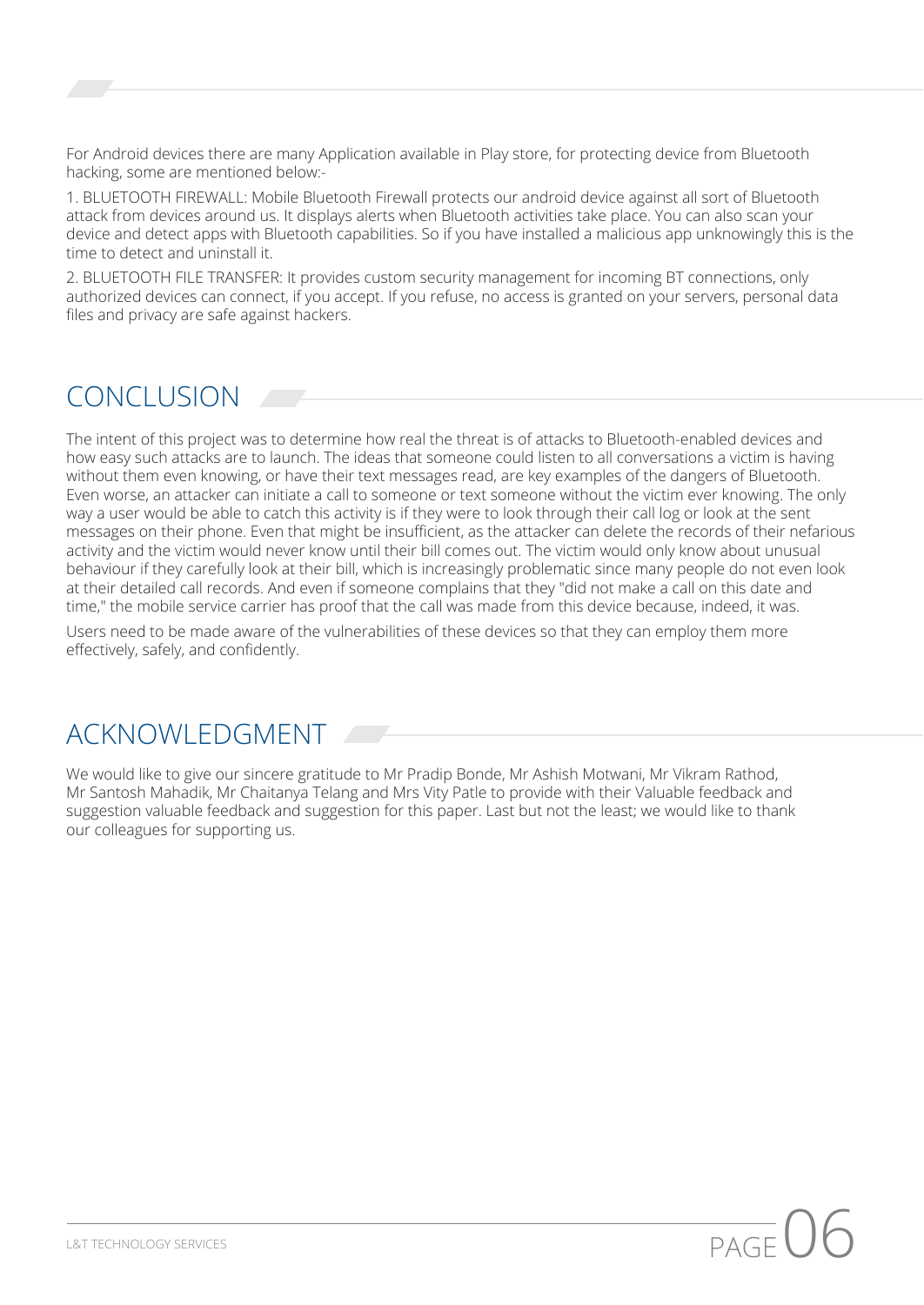# REFERENCES

- 1. http://www.onlytechtalks.com/techtalks/2009/05/tips-for-preventing-bluetooth-hack/
- 2. http://www.codenomicon.com/defensics/bluetooth/
- 3. http://en.wikipedia.org/wiki/Bluesnarfing
- 4. http://en.wikipedia.org/wiki/Bluejacking
- 5. http://en.wikipedia.org/wiki/Bluebugging

#### References

- i. National Highway Traffic Safety Administration, http://www.nhtsa.dot.gov/
- ii. Robert Laganiere "OpenCV 2 Computer vision Application programming cook book", Aug 2013.
- iii. Bruno Keymolen "Theory of Hough Transformation" May 2013.
- iv. Probabilistic and non-probabilistic Hough transforms: overview and comparisons, by Heikki, Petri, Lei Xu.

# ABOUT L&T TECHNOLOGY SERVICES

L&T Technology Services is a subsidiary of Larsen & Toubro with a focus in the engineering services space, partnering with a large number of Fortune 500 companies globally. We offer design and development solutions through the entire product development chain, across various industries such as Industrial Products, Medical Devices, Transportation, Telecom and Hi-tech and the Process Industry. We also offer solutions in the areas of Mechanical Engineering Services, Embedded Systems & Applications, Engineering Process Services, Product Lifecycle Management, Engineering Analytics, Power Electronics and Machine-to-Machine and the Internet-of-Things (IoT).